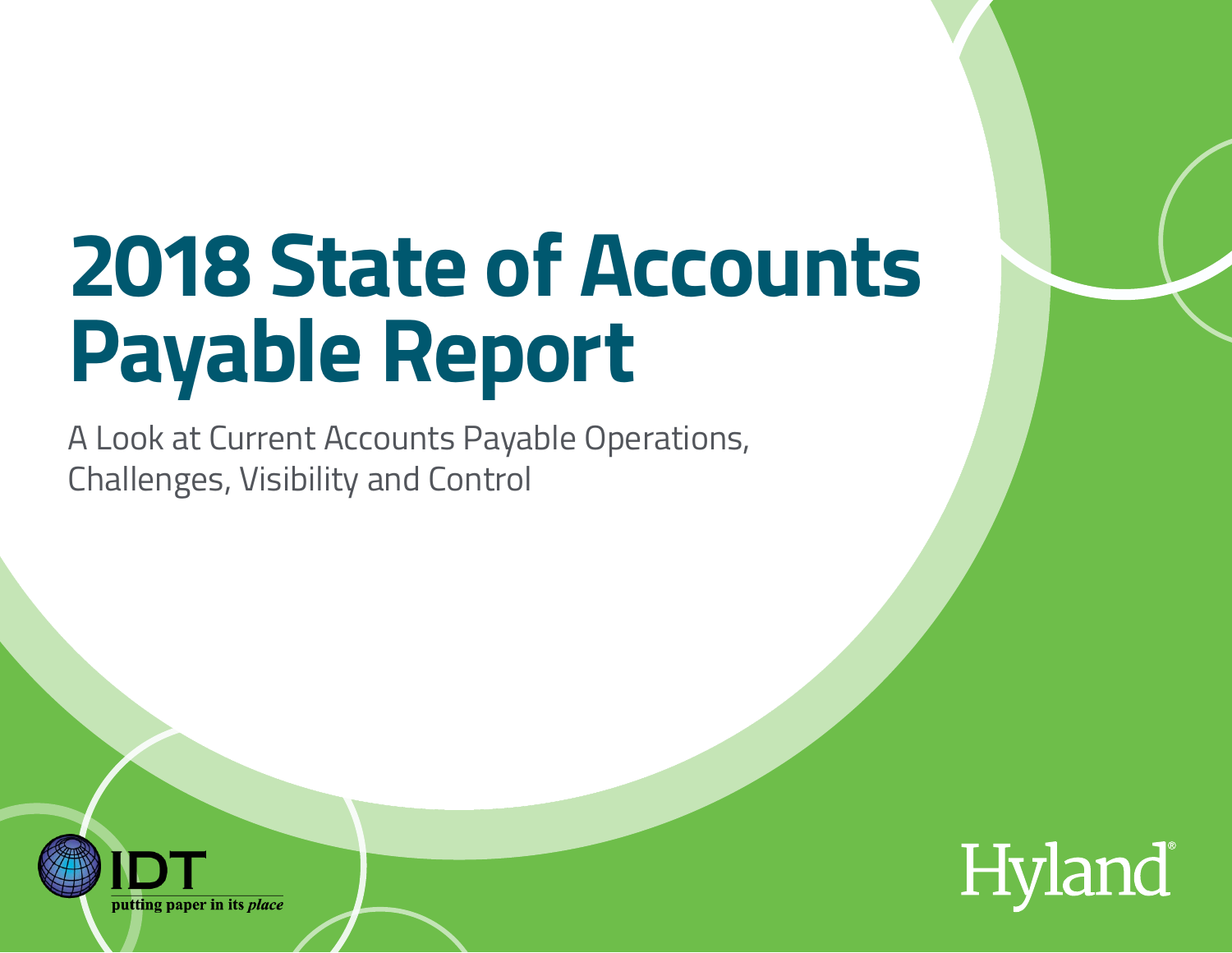## **CONTENTS**  $\mathbf{E}$

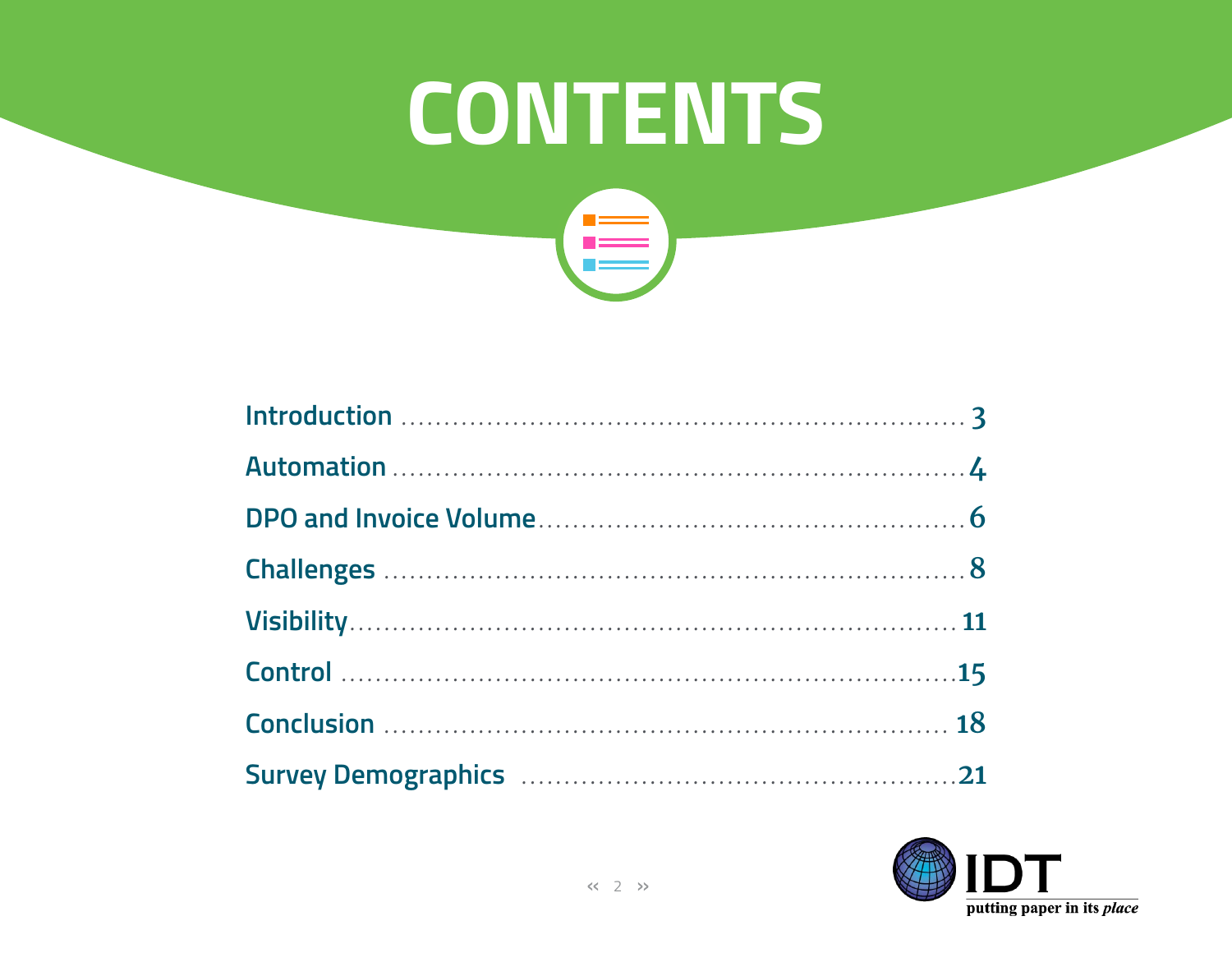### <span id="page-2-0"></span>**INTRODUCTION**

Technology touches nearly every aspect of business operations today, and Accounts Payable (AP) is no exception. Organizations invest hundreds of thousands of dollars in enterprise tools, like enterprise resource planning (ERP) applications or process automation, to improve the efficiency and accuracy of their operations. Yet even with these advancements, AP departments are often still bogged down by cumbersome paper documents, manual work, and errors and exceptions that delay the procure-to-pay cycle.

Partnering with Statista, Hyland surveyed 200 AP professionals from organizations across the United States to examine what invoice management and processing looks like today. **The following results reveal the how well AP organizations currently operate, their primary challenges, and why attributes like visibility and control are most valued in invoice processing. ››**



 $\left\langle 4 \right\rangle$  3  $\left\langle 3 \right\rangle$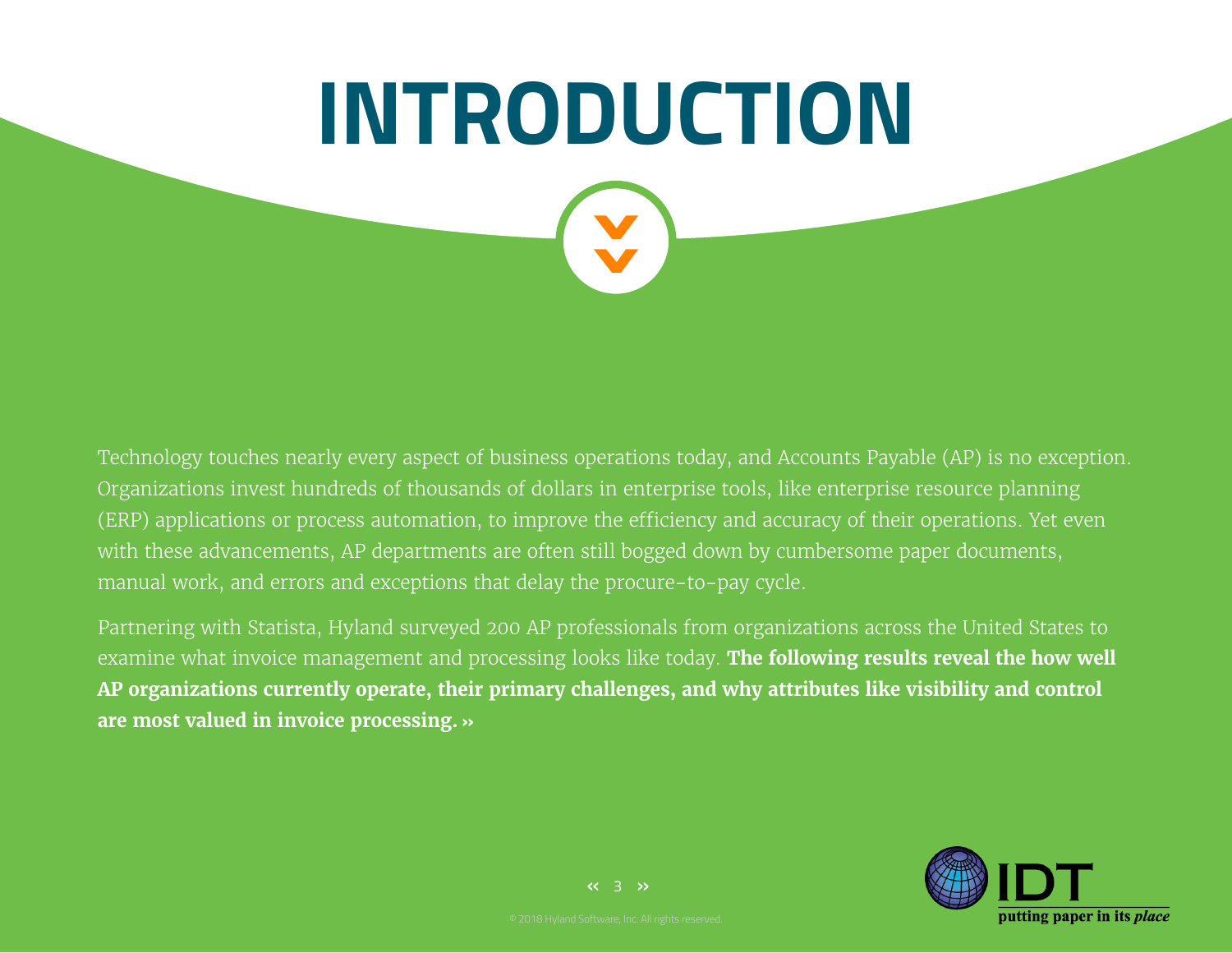### <span id="page-3-0"></span>**AUTOMATION**

The concept of process automation is not new. Most finance organizations have automated their AP processes to some degree. Nearly 2/3 of the respondents claim to be fully or mostly automated.

#### **32% 31% 27% 6% 6%** ● Fully ● Mostly ● Partially ● Some ● None **Level of Automation**



 $<<$  4 >>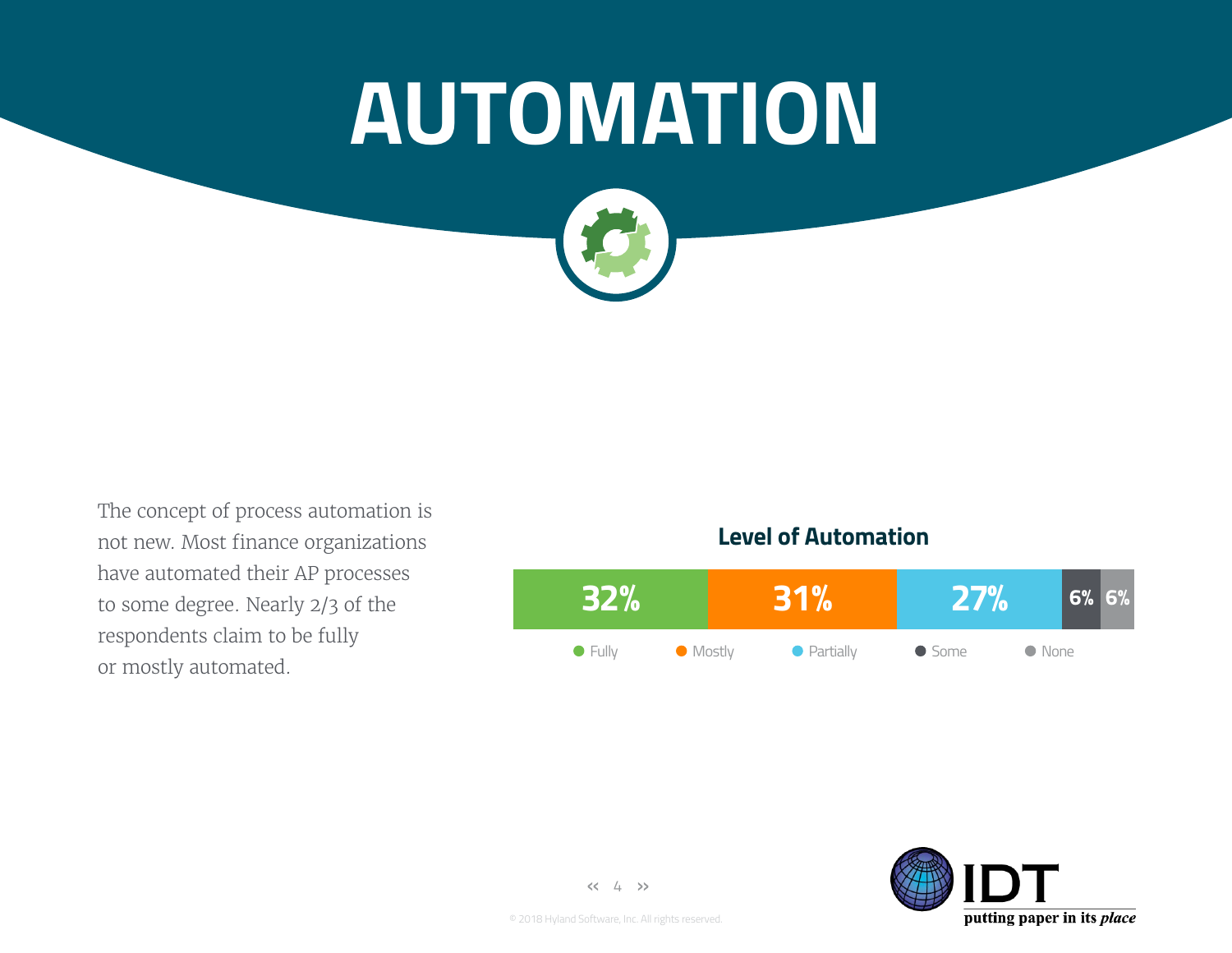### **AUTOMATION**



In some cases, the ERP is the only tool involved while other organizations use a combination of an ERP and additional applications. Respondents described their level of automation as follows:

#### **Fully Automated**

"We use [an ERP] for our accounting process. We receive all invoices electronically and they are transferred from our vendors into our system for on time payment."

#### **Mostly Automated**

"[The] invoice is scanned into our [ERP] system, [and] it is compared to the goods receipt and PO. If all match, [the invoice] is processed for payment. If there are any errors, it is sent to procurement to resolve. Purchasing either approves or requests a new invoice from the supplier and voids the first one from the system.

#### **Partially Automated**

"We sort of have two departments. The main bills are coded by accountants and receive the appropriate approval signatures. They are then dropped off with AP who process them twice per week. The other department has various processes that occur on each day and invoices are sent directly to her."

#### **No Automation**

"All tasks in our accounts payable are performed manually. I receive the paper invoices, manually code them, have them manually approved by the appropriate manager and manually input them into the system. Our processing of the actual checks is automated."

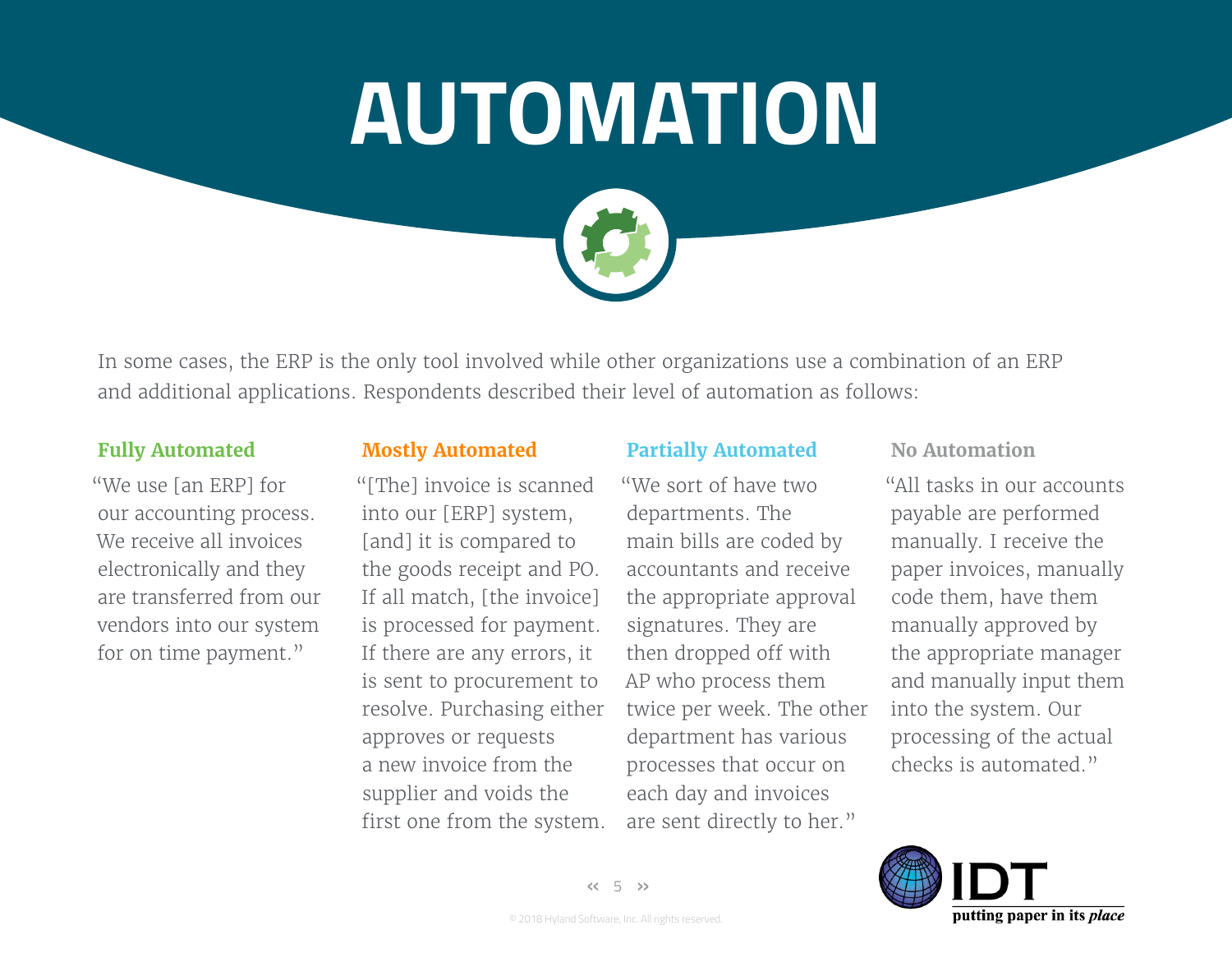# <span id="page-5-0"></span>**DPO AND INVOICE VOLUME**

On average, organizations' current days payable outstanding (DPO) is 20 days. Nearly half of the respondents to our survey had a current DPO of 10 days or less, and automated organizations tend to have faster payment cycles compared to manual organizations. Organizations that are mostly or fully automated reported an average DPO of 17 days, while organizations with partial, some, or no automation reported an average DPO of 25 days.

#### **Current DPO**



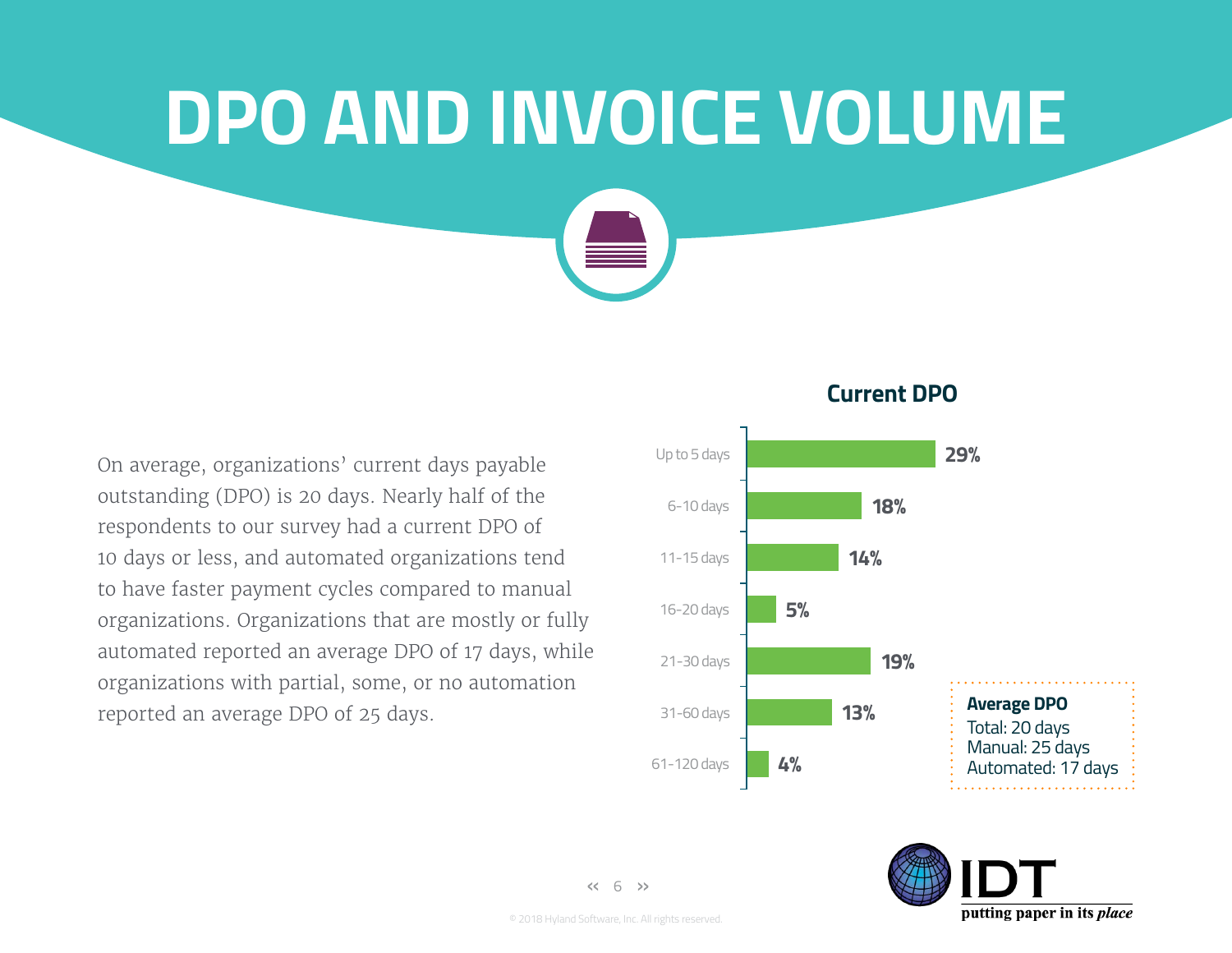## **DPO AND INVOICE VOLUME**

Most organizations feel their AP teams could handle an increase in invoice volume with their current processes. This is not surprising given the high levels of process automation. Of those respondents who said they could handle and increased volume of invoices well or very well, 95% were from mostly or fully automated organizations.

#### **Ability to Handle and Increased Volume of Invoices**



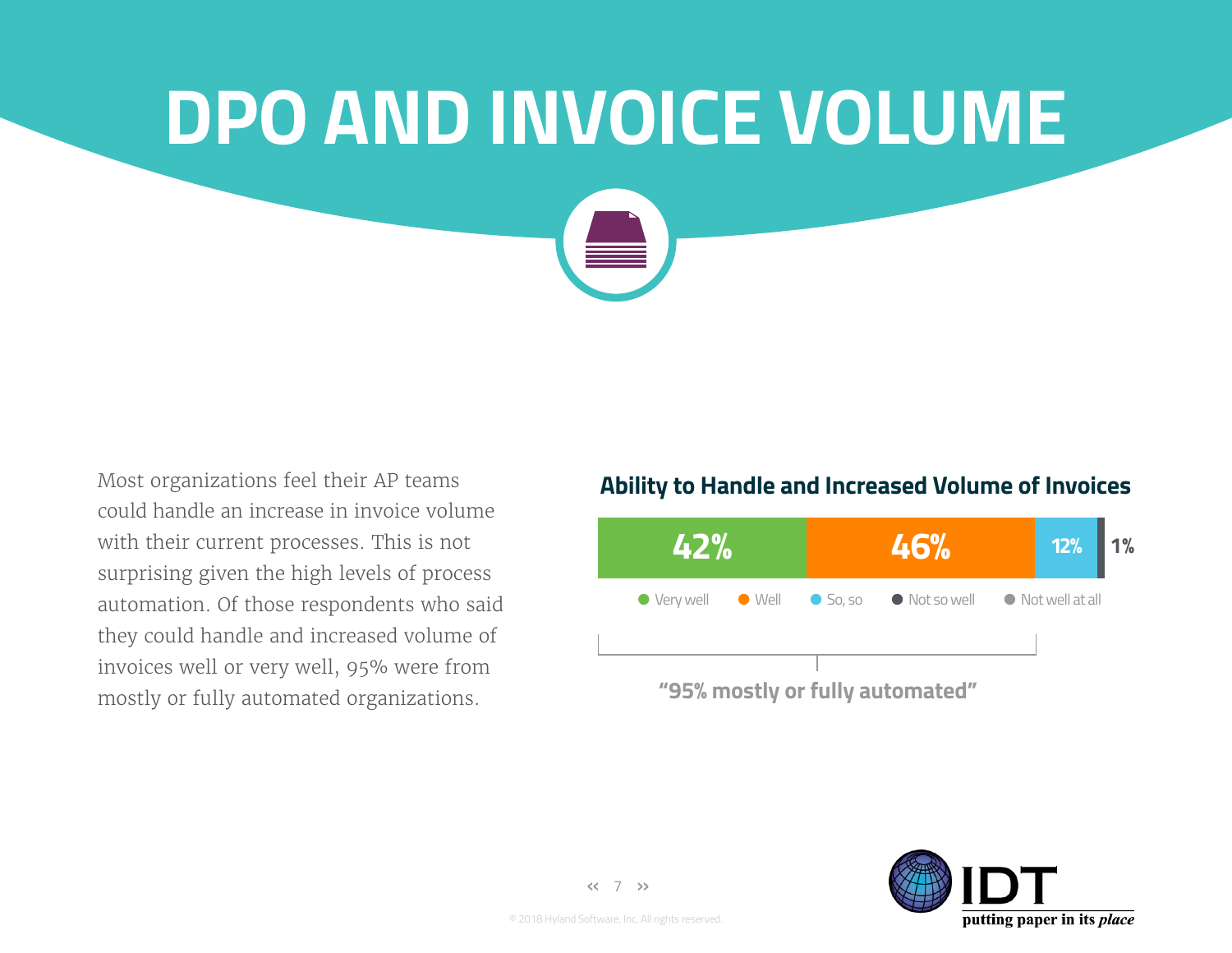### <span id="page-7-0"></span>**CHALLENGES**

While many AP organizations are confident in their ability to handle more invoices, they continue to experience challenges. Too many paper documents and files, too much data entry, invoice exceptions and difficulties modifying processes when needed are the biggest invoice management and processing challenges. Non user-friendly automation solutions are also a key issue for organizations with mostly or fully automated AP processes.

#### **Top Accounts Payable Process Challenges**





© 2018 Hyland Software, Inc. All rights reserved.  $\left\langle \left\langle 8 \right\rangle \right\rangle$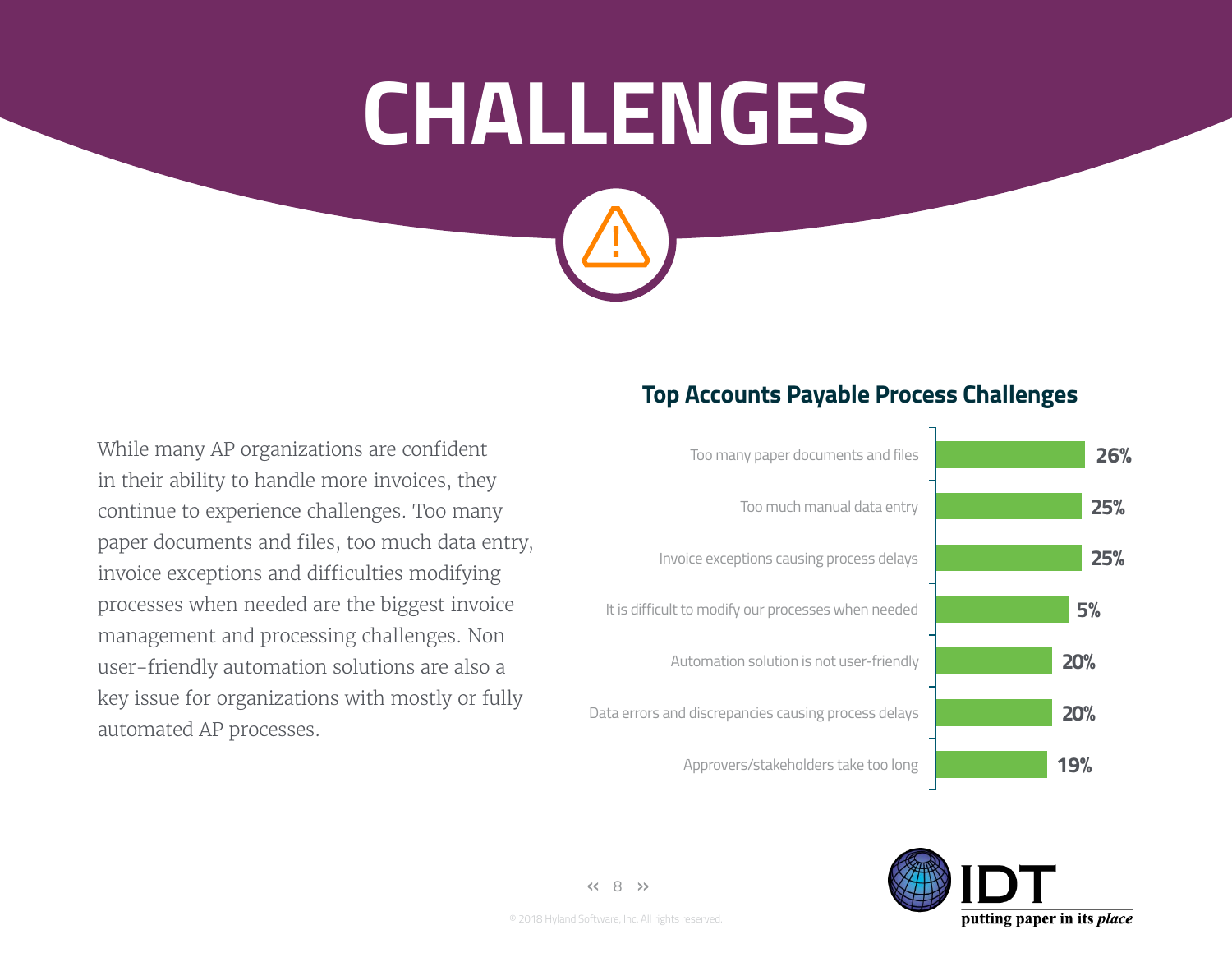### **CHALLENGES**

These challenges can create significant process and payment delays that negatively affect the business. When asked what issues their organization had experienced over the previous 12 months, respondents cited stress, delayed delivery of goods and services, and damaged vendor relationships as the top consequences of inefficient invoice and payment processing.

However, a significant portion of accounts payable organizations claim their payments and processes are rarely delayed. Those respondents were split equally between manual and automated organizations.

#### **Issues as a Result of Delayed Process**





 $<<$  9 >>

© 2018 Hyland Software, Inc. All rights reserved.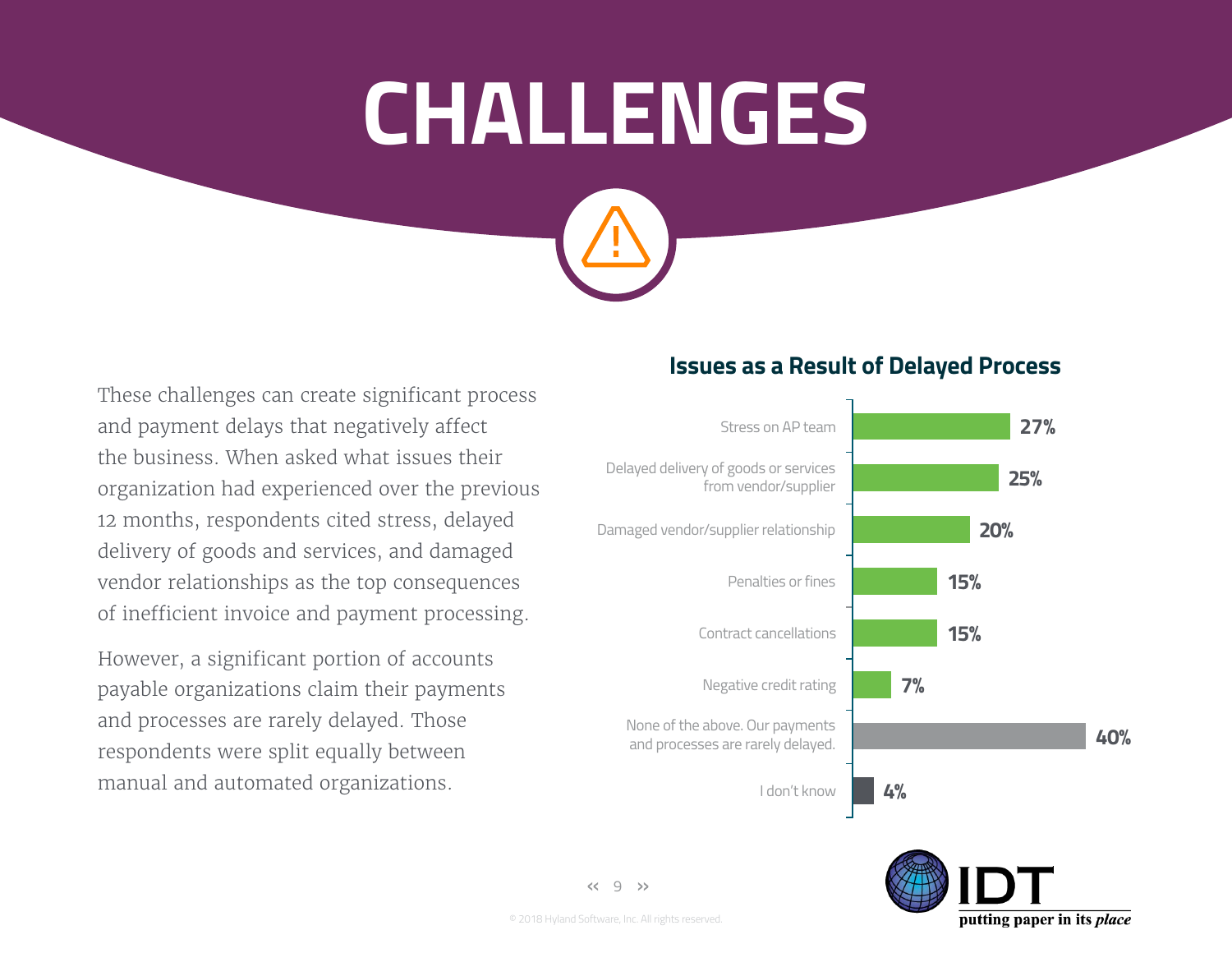### **CHALLENGES**

Invoice processing delays can affect financial operations beyond accounts payable, including accruals and cash flow forecasting. More than half of AP organizations say not processing invoices by their dated payment period impacts their accruals.

Organizations rely on accruals to predict future outgoing expenses and cash flow needs. When invoices are not paid in the expected period, because they are not received or not processed in a timely manner, it can affect the dollars accrued in the next period and make cash flow needs less predictable.

**Accruals impacted by invoices dated for one period but received in the following or a later period that are entered and then reversed for any invalid reason.**

$$
\begin{array}{c|c|c|c|c|c|c|c|c} \hline \textbf{32\%} & \textbf{32\%} & \textbf{32\%} & \textbf{32\%} & \textbf{32\%} & \textbf{32\%} & \textbf{32\%} & \textbf{32\%} & \textbf{32\%} & \textbf{32\%} & \textbf{32\%} & \textbf{32\%} & \textbf{32\%} & \textbf{32\%} & \textbf{32\%} & \textbf{32\%} & \textbf{32\%} & \textbf{32\%} & \textbf{32\%} & \textbf{32\%} & \textbf{32\%} & \textbf{32\%} & \textbf{32\%} & \textbf{32\%} & \textbf{32\%} & \textbf{32\%} & \textbf{32\%} & \textbf{32\%} & \textbf{32\%} & \textbf{32\%} & \textbf{32\%} & \textbf{32\%} & \textbf{32\%} & \textbf{32\%} & \textbf{32\%} & \textbf{32\%} & \textbf{32\%} & \textbf{32\%} & \textbf{32\%} & \textbf{32\%} & \textbf{32\%} & \textbf{32\%} & \textbf{32\%} & \textbf{32\%} & \textbf{32\%} & \textbf{32\%} & \textbf{32\%} & \textbf{32\%} & \textbf{32\%} & \textbf{32\%} & \textbf{32\%} & \textbf{32\%} & \textbf{32\%} & \textbf{32\%} & \textbf{32\%} & \textbf{32\%} & \textbf{32\%} & \textbf{32\%} & \textbf{32\%} & \textbf{32\%} & \textbf{32\%} & \textbf{32\%} & \textbf{32\%} & \textbf{32\%} & \textbf{32\%} & \textbf{32\%} & \textbf{32\%} & \textbf{32\%} & \textbf{32\%} & \textbf{32\%} & \textbf{32\%} & \textbf{32\%} & \textbf{32\%} & \textbf{
$$

#### **Accruals impacted by invoices that are not received, or received but not processed, by the end of the payment period.**



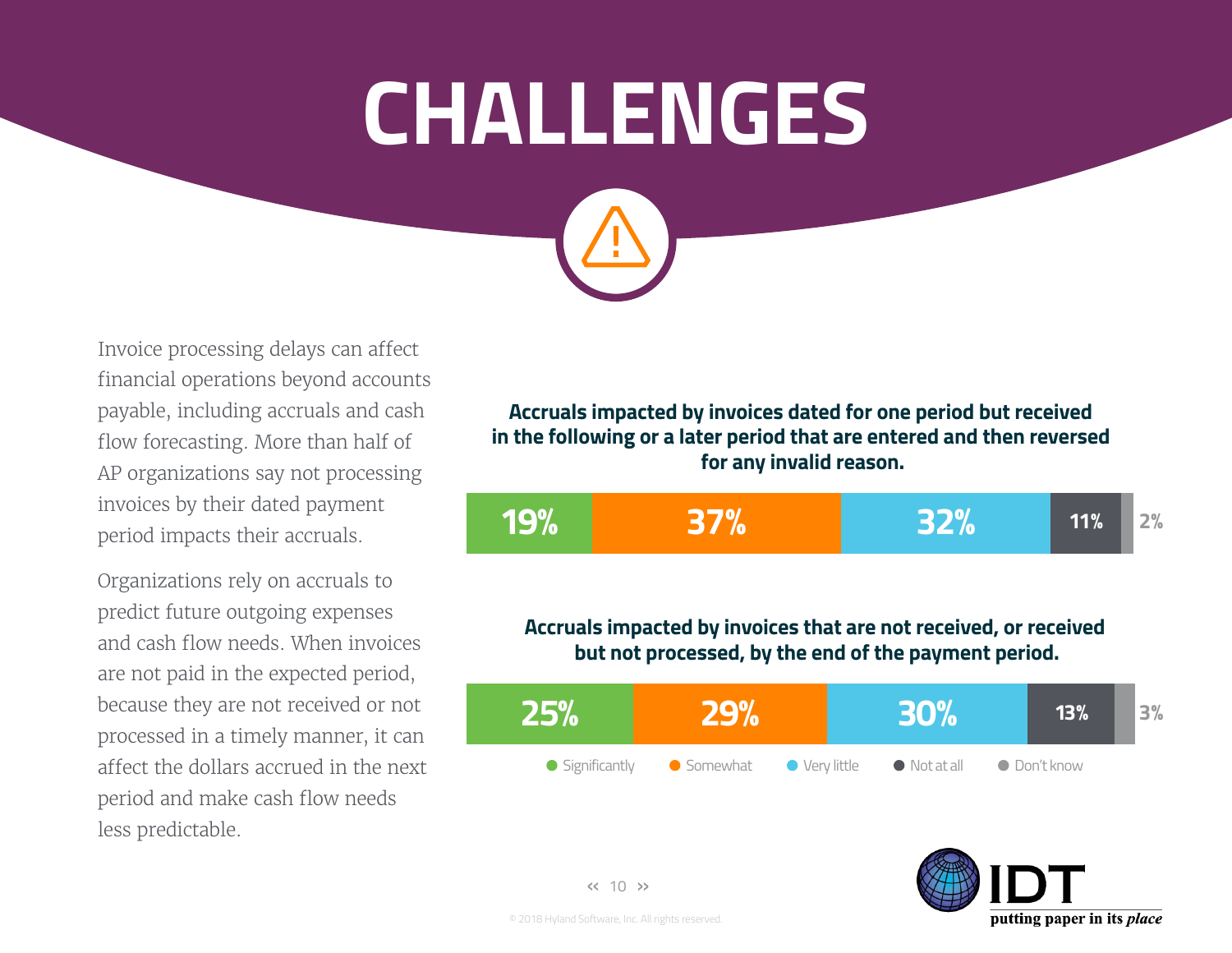# <span id="page-10-0"></span>**VISIBILITY**

#### **Invoice Information Ranked as Valuable or Very Valuable**





Visibility is an important attribute of AP processing and cannot be understated. In addition to the information contained within each invoice, Accounts Payable professionals also highly value the ability to view aggregate information about all the invoices in process as well as corresponding documents. Invoice status and invoice due date were cited at the most important details, with 87% of respondents citing them as either valuable or very valuable in their daily work.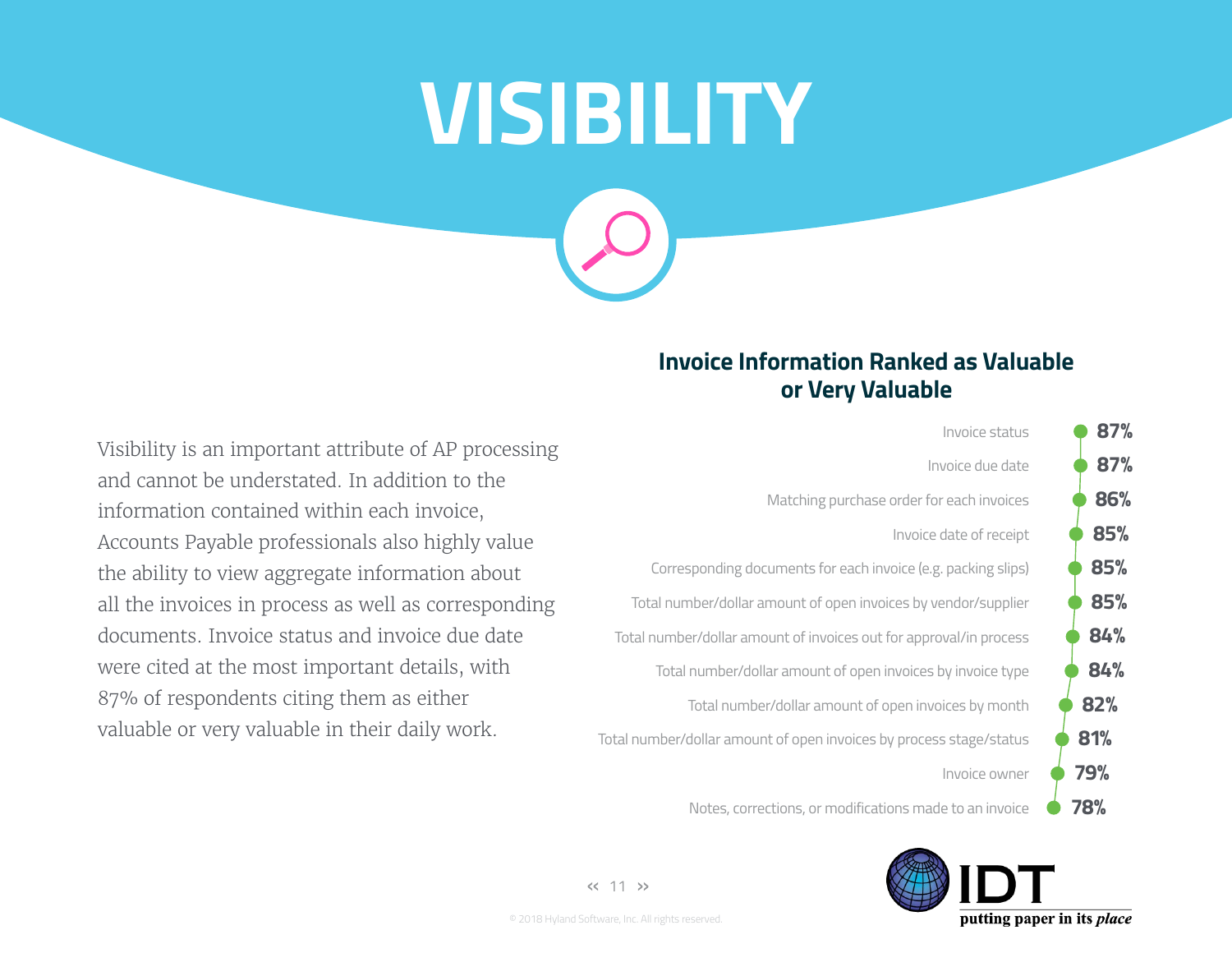

Visibility into process performance metrics is also important to AP professionals. The ability to evaluate time to payment, time to invoice approval, and workload per AP employee can highlight bottlenecks and areas for improvement to help AP organizations advance their invoice management processes. Invoice status and details, as well as these performance metrics, are highly valued by manual and automated organizations alike.

**Performance Metrics Ranked as Valuable or Very Valuable**





Workload per AP employee



 $< 12$  >>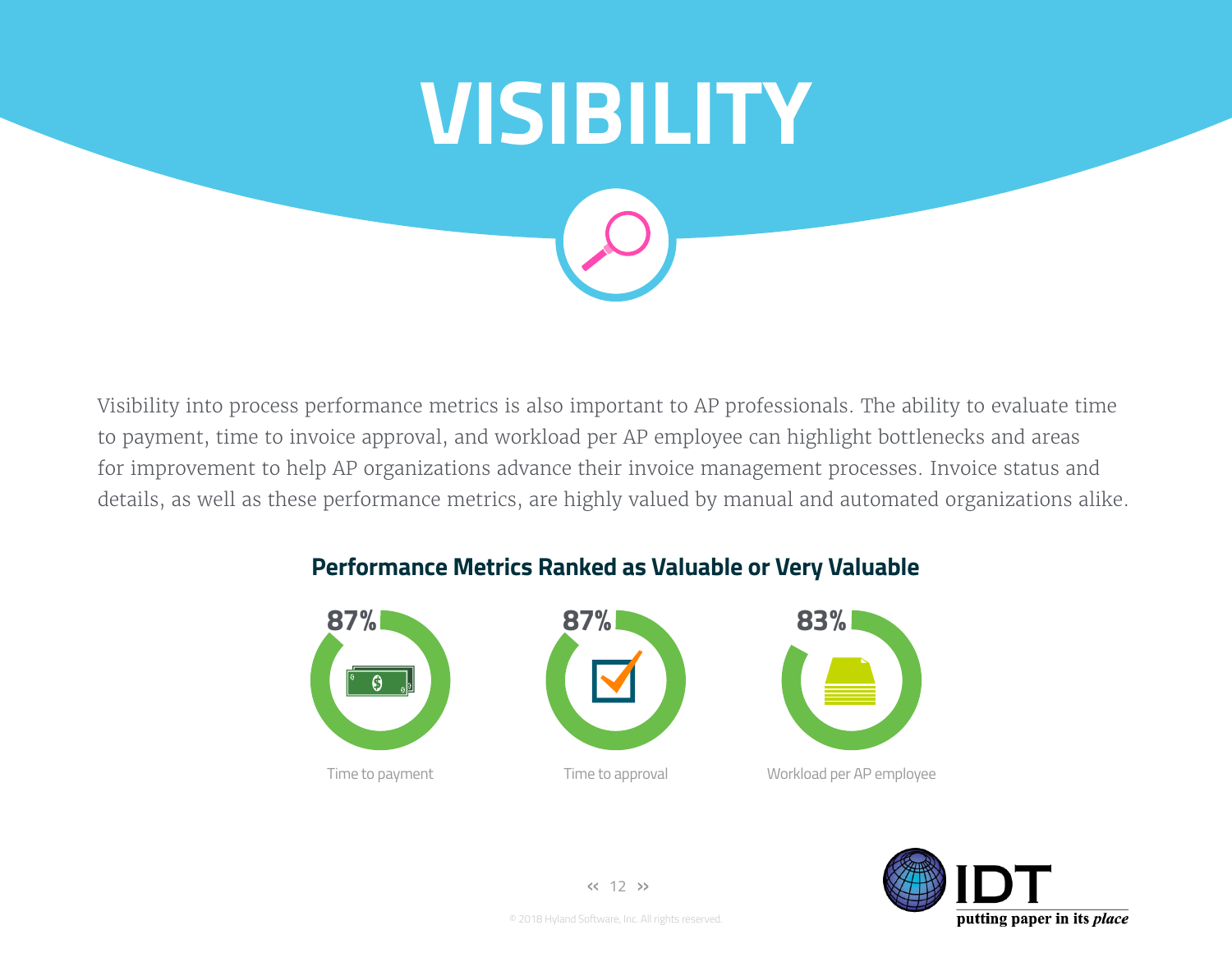### **VISIBILITY**

Nearly 80% of AP organizations say tracking notes, corrections and modifications made to an invoice is valuable or very valuable in their daily work. Not having that visibility into the activity surrounding an invoice can lead to questions, confusion, or mistakes that cause delays. Delays that have real costs. Survey respondents said the greatest financial or operational risks of not having an auditable trail of activity surrounding an invoice include late or duplicate payments and billing the wrong department.

#### **Greatest Financial or Operational Risks of Not Having an Auditable Trail of Activity**





 $\lt\lt$  13  $\gt$ 

© 2018 Hyland Software, Inc. All rights reserved.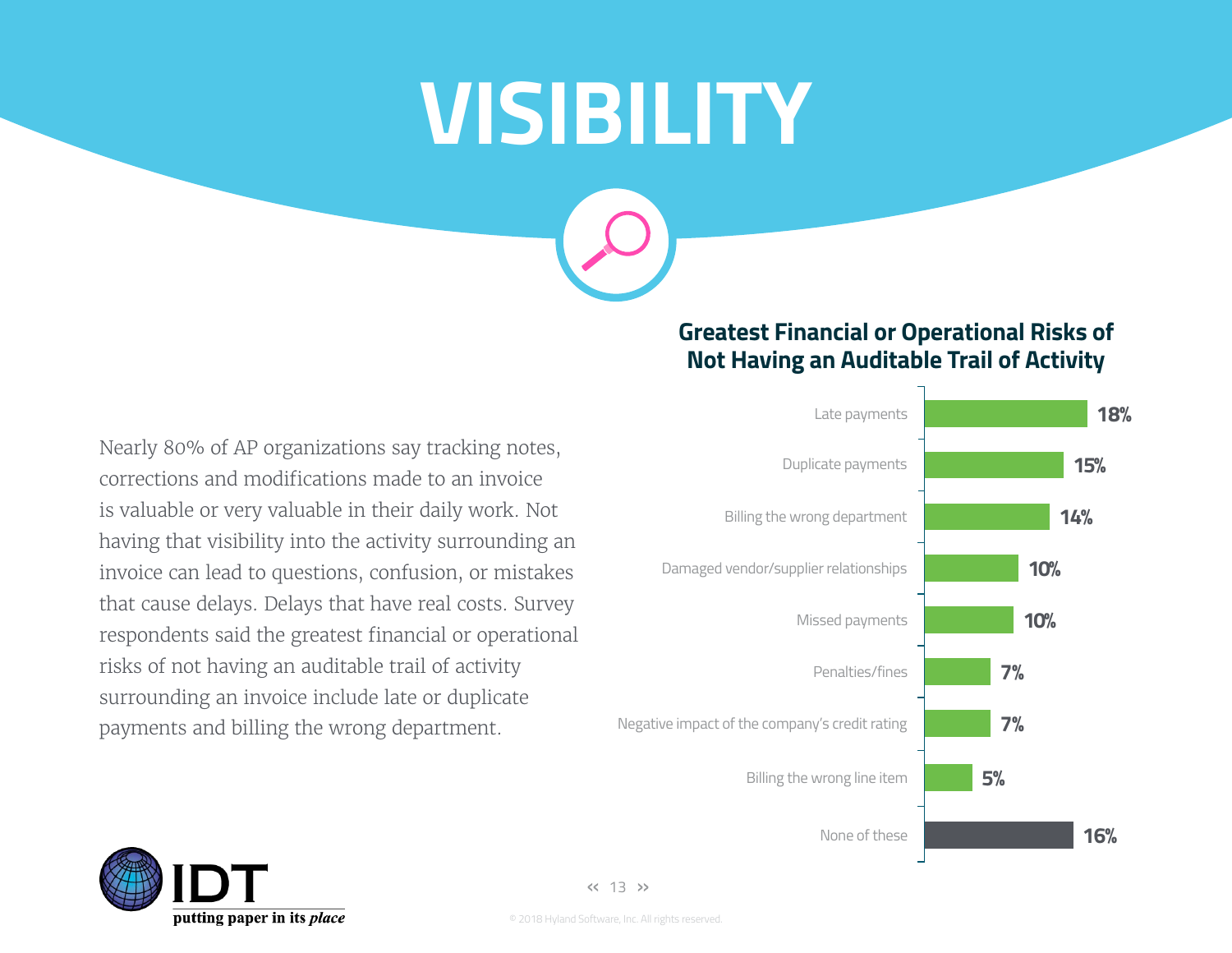### **VISIBILITY**

How quickly AP staff can access the information they need to respond to inquiries or resolve exceptions affects overall AP process efficiency. AP organizations must often field questions from other departments, collectors and vendors, such as the status of an invoice or payment. Additionally, they may need to reference supporting documentation for transactions and purchases, such as copy of the invoice, packing slip or check image. For most organizations, AP staff can spend up to four hours each week simply responding to outside inquiries and searching for documents.

#### **Time spent (per week) …**

- **answering AP related questions on behalf of others**
- **searching for documentation to complete invoice processing**





 $<< 14$  >>

© 2018 Hyland Software, Inc. All rights reserved.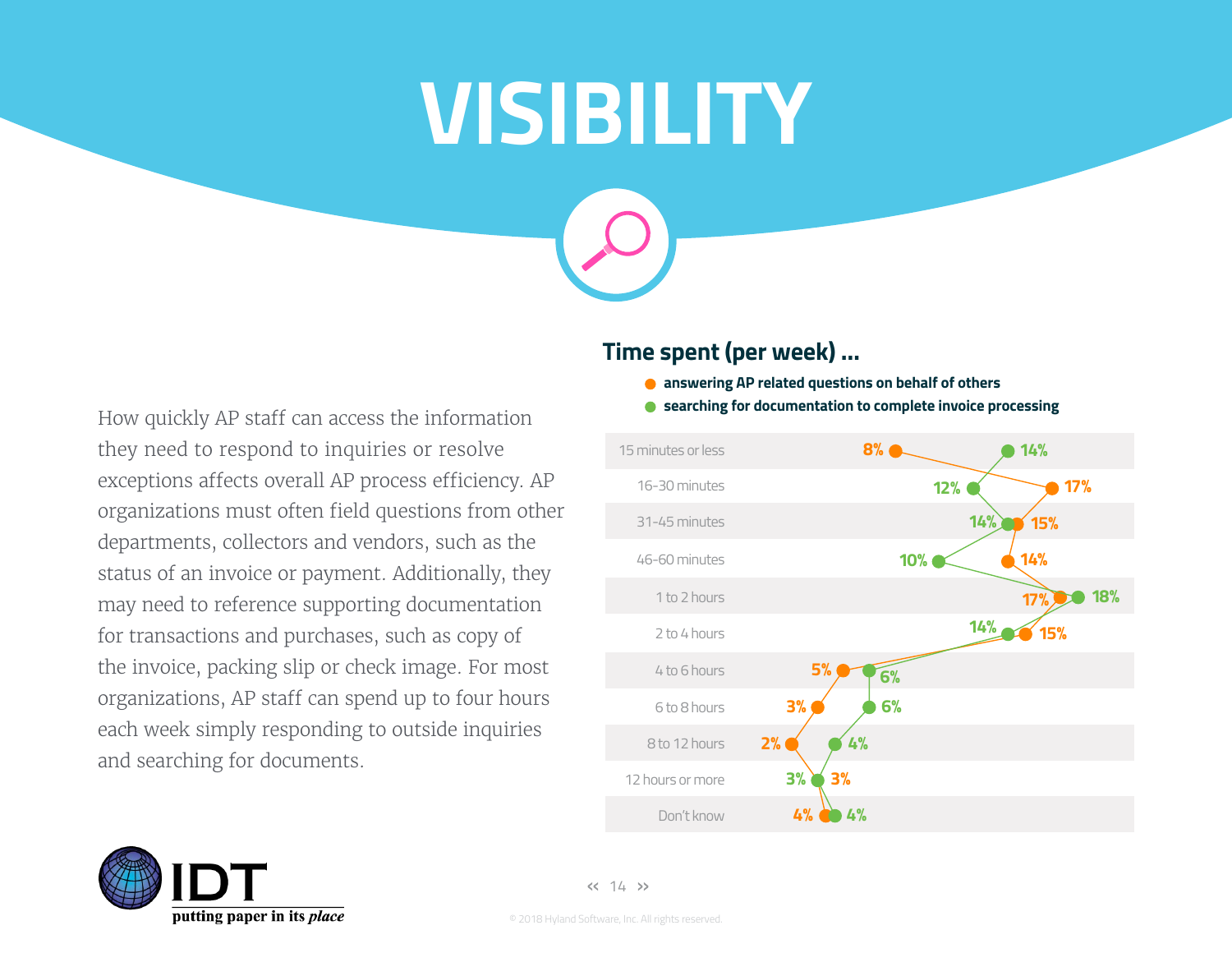<span id="page-14-0"></span>

AP professionals are often outnumbered as they process invoices for payment. The number of employees who do not work in the AP department but participate in AP processes (e.g. submit purchase order requests, review and approve invoices, etc.) can range from less than ten to more than 50.





 $< 15$  >>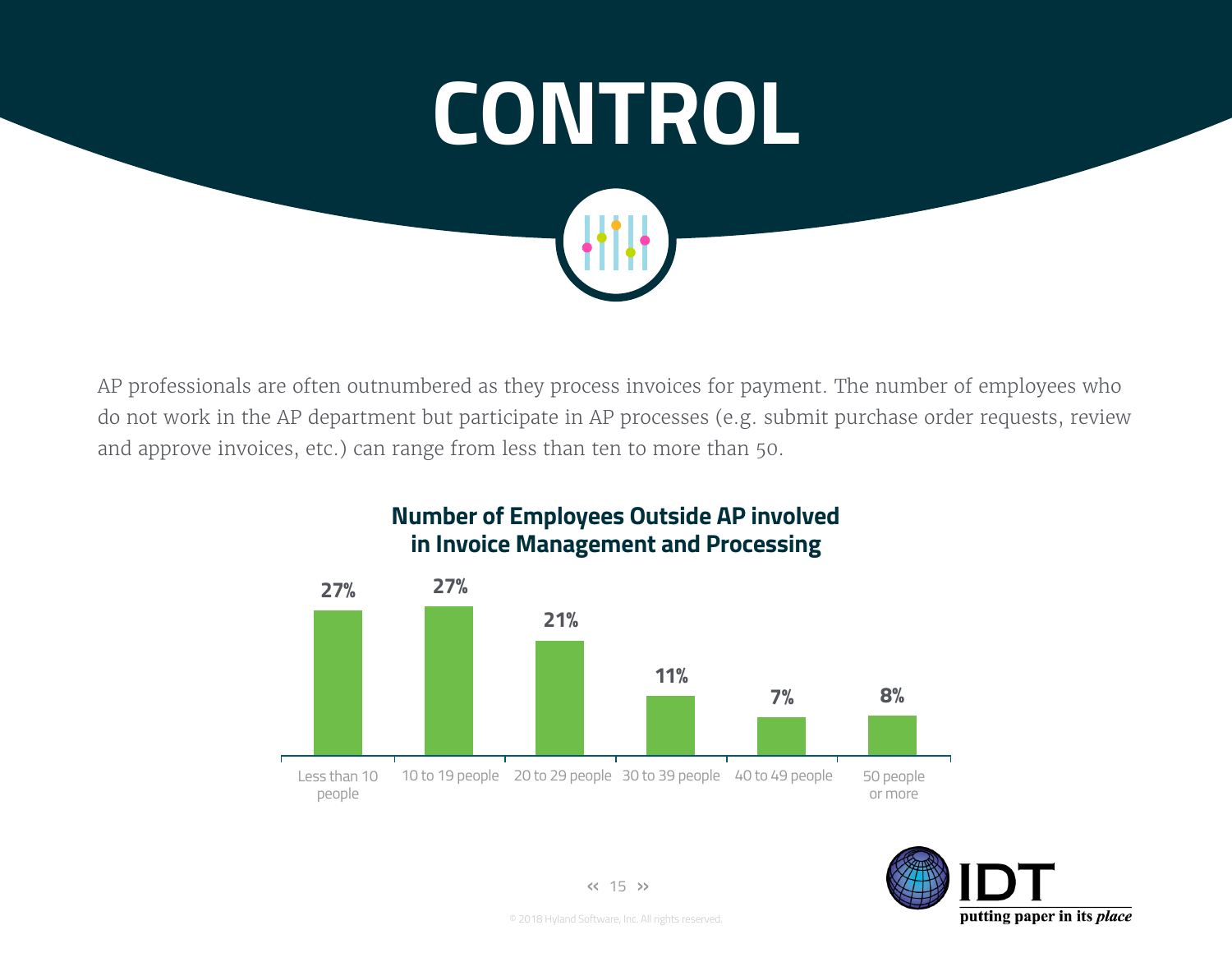

Tracking and monitoring the activity of non-AP participants can be difficult without the right tools. Often, AP organizations are using inefficient methods to communicate with non-AP staff and keep the P2P process moving forward. More than a quarter of AP organizations use inter-office mail and separate spreadsheets to manage the participation of non-AP employees. Nearly half use Email.



#### **Ways to Manage Participation of Non-AP Employees**

 $< 16$  >>

© 2018 Hyland Software, Inc. All rights reserved.

putting paper in its place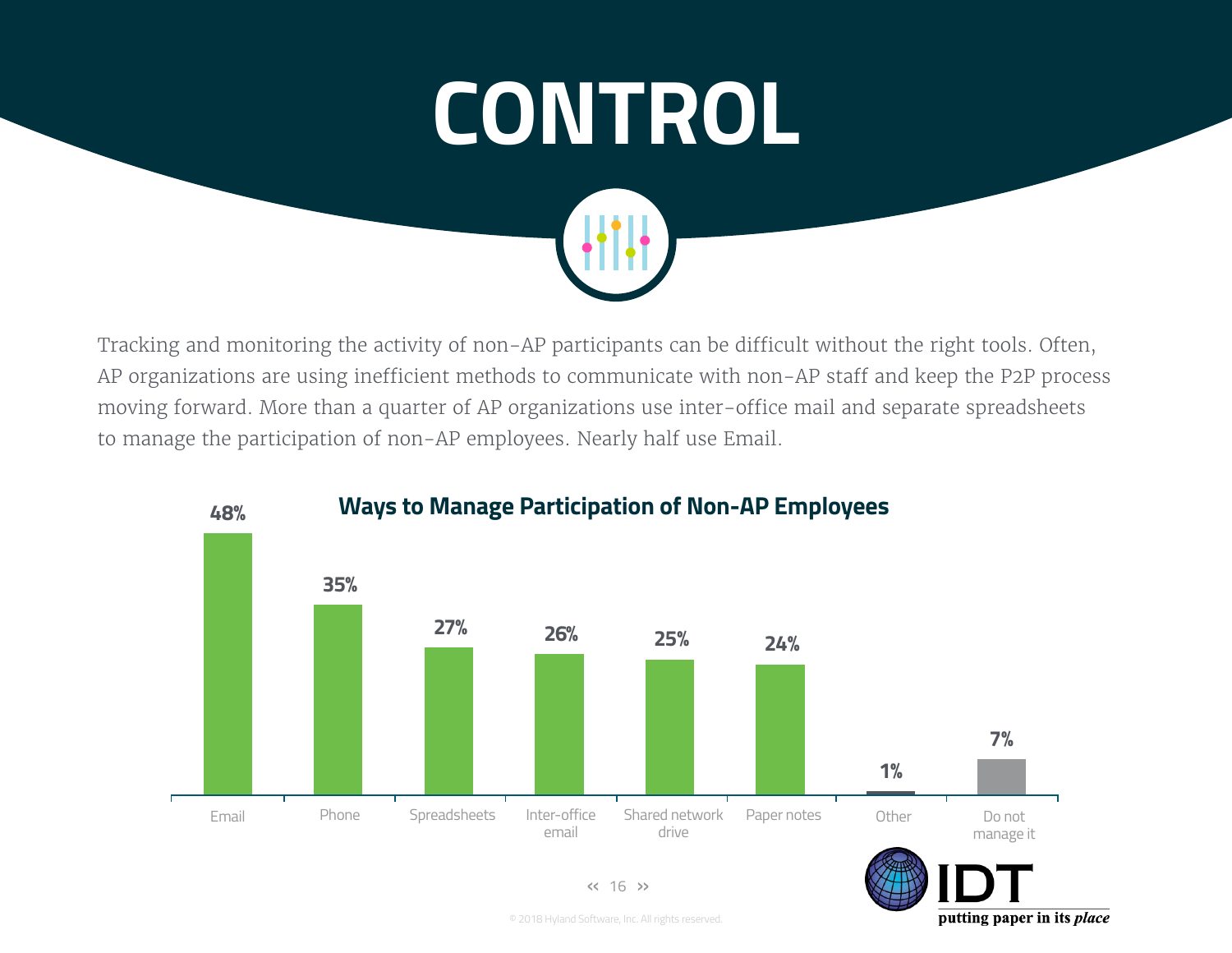### **CONTROL**

Whether it is how to submit purchase orders, what invoice amounts do or do not require approval, or how vendors are paid, every organization has their own rules and policies to govern their P2P process. Unfortunately, AP staff spend hours each week enforcing their process rules and policies, or correcting violations. Forty-eight percent of AP organization spend 2 to 4 hours a week enforcing invoice processing rules. Forty-one percent spend between 1 and 3 hours correcting errors.

#### **Time spent (per week) …**

- **enforcing/reinforcing process rules and policies**
- **correcting violations from process rules and policies**



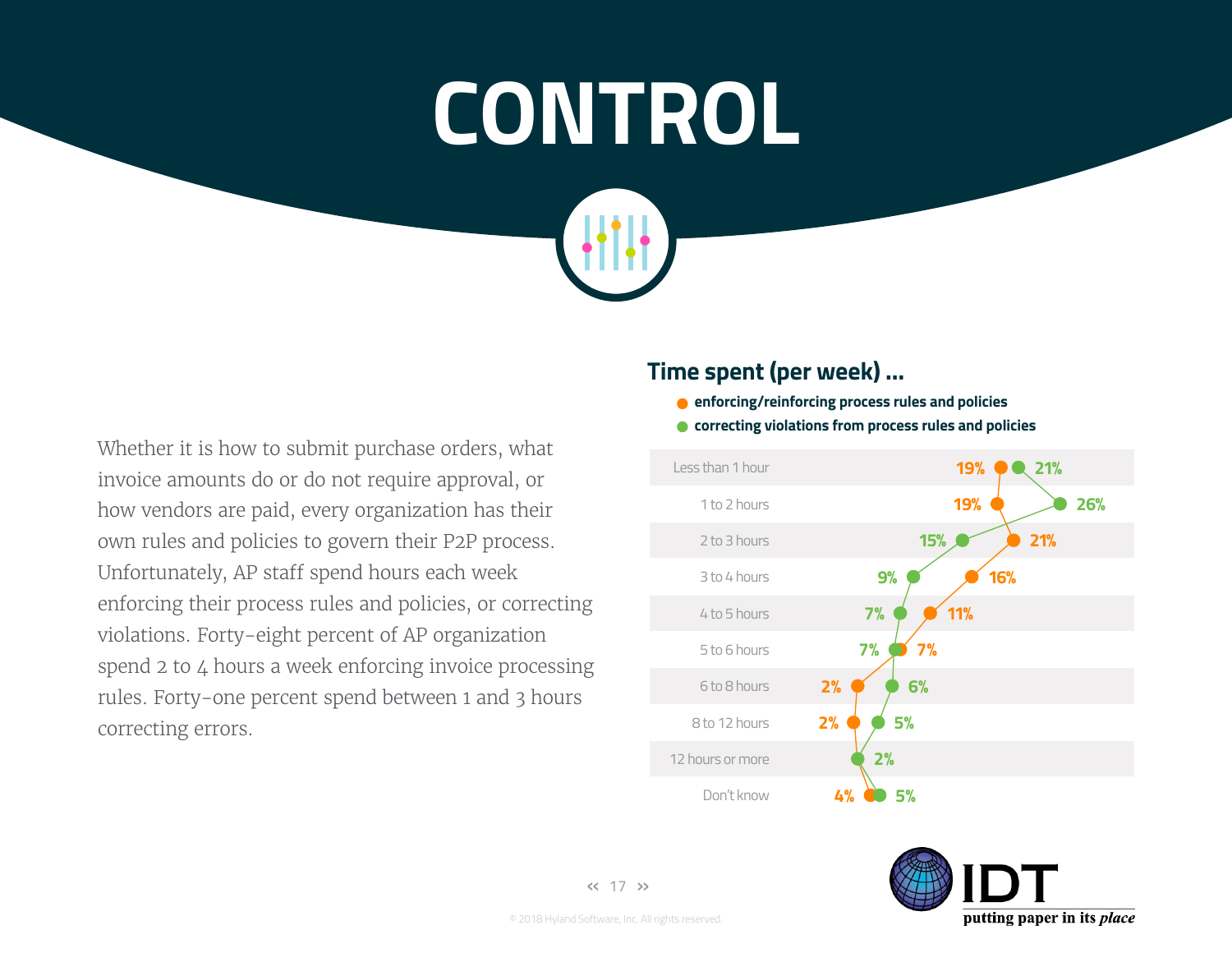### <span id="page-17-0"></span>**CONCLUSION**

The results of our survey show that many organizations have adopted AP automation technologies, but challenges persist. Whether you are looking to automate your invoice management and payables process for the first time or augment your existing tool, use these results to benchmark the status of your current process and decide what factors are most important for your organization. **Our key takeaways from the results are as follows. ››**

#### **1**

#### **Get on the automation bandwagon.**

Automation technology is becoming the norm among AP organizations, and it is easy to see why. Fully or mostly automated AP organizations have lower DPOs and feel confident about processing higher volumes of invoices. AP automation eliminates many of the challenges that AP professionals say delay their process, like manual data entry, paper files, and human errors that create exceptions and discrepancies that must be resolved. Additionally, automation tools can provide the visibility and process control many organizations are looking for.

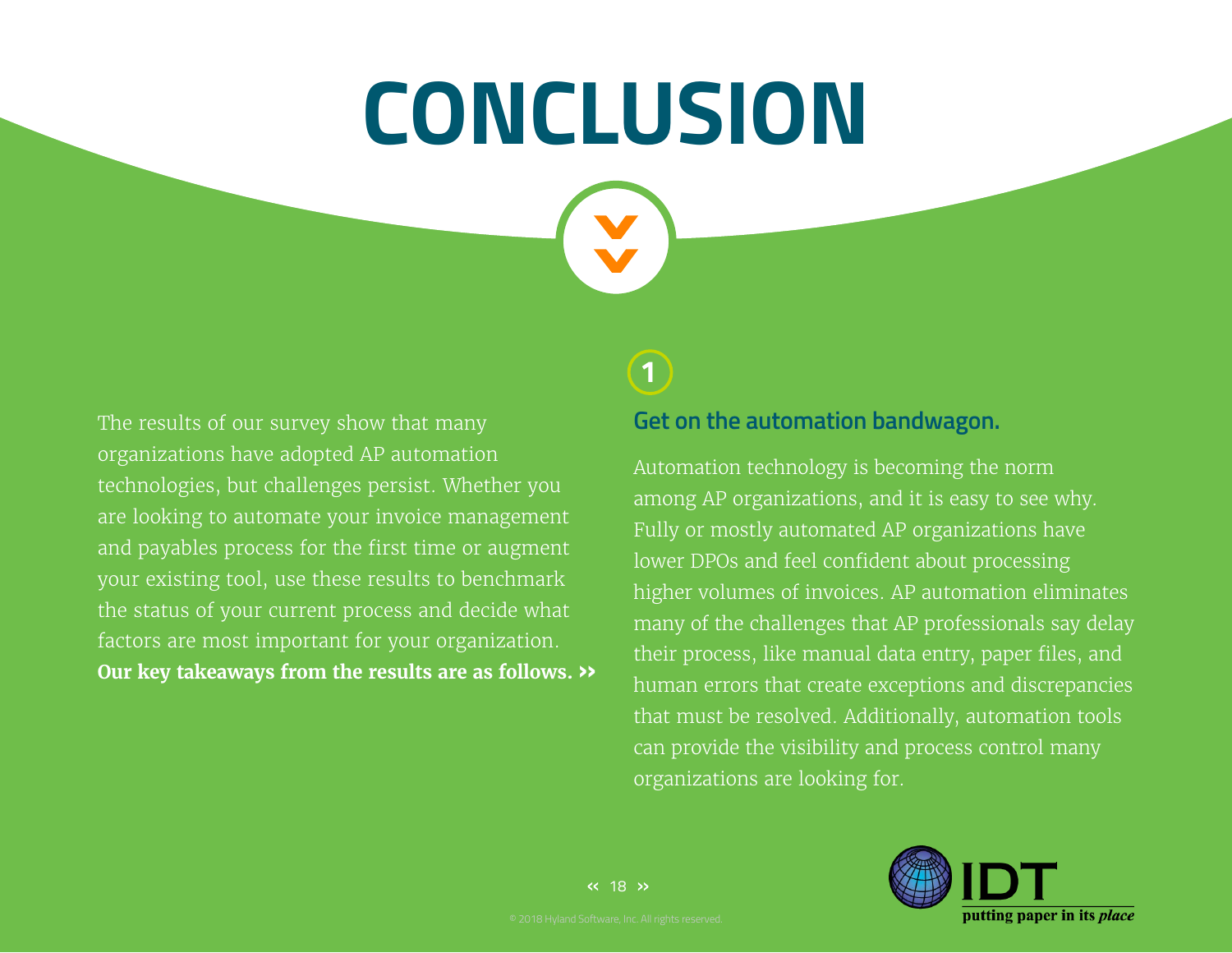### **CONCLUSION**

#### **Invoice processing delays have real consequences. 2**

Late payments to vendors may delay the delivery of goods and services that are vital to your business operations and negatively affect your vendor relationships or contract negotiations in the long run. Delays can also affect your finance team's ability to accurately predict outgoing expenses and cash flow needs. With AP automation, you can eliminate the paper filing, manual effort, errors and exceptions that are the biggest sources of procure-to-pay process delays.

#### **3**

#### **Visibility matters.**

Easy access to basic information within each invoice is important, but AP professionals highly value insight into aggregate data about all the invoices that are currently in process. Metrics like the total dollar amount owed to each supplier, the number of invoices out for approval, as well as performance indicators like time to approval and workload per employee can help you better predict the amount to be paid each period and identify process bottlenecks. When evaluating AP automation solutions, be sure select the vendor that offers reporting tools and options that provide visibility into this valuable information.



 $\leftarrow$  19  $\rightarrow$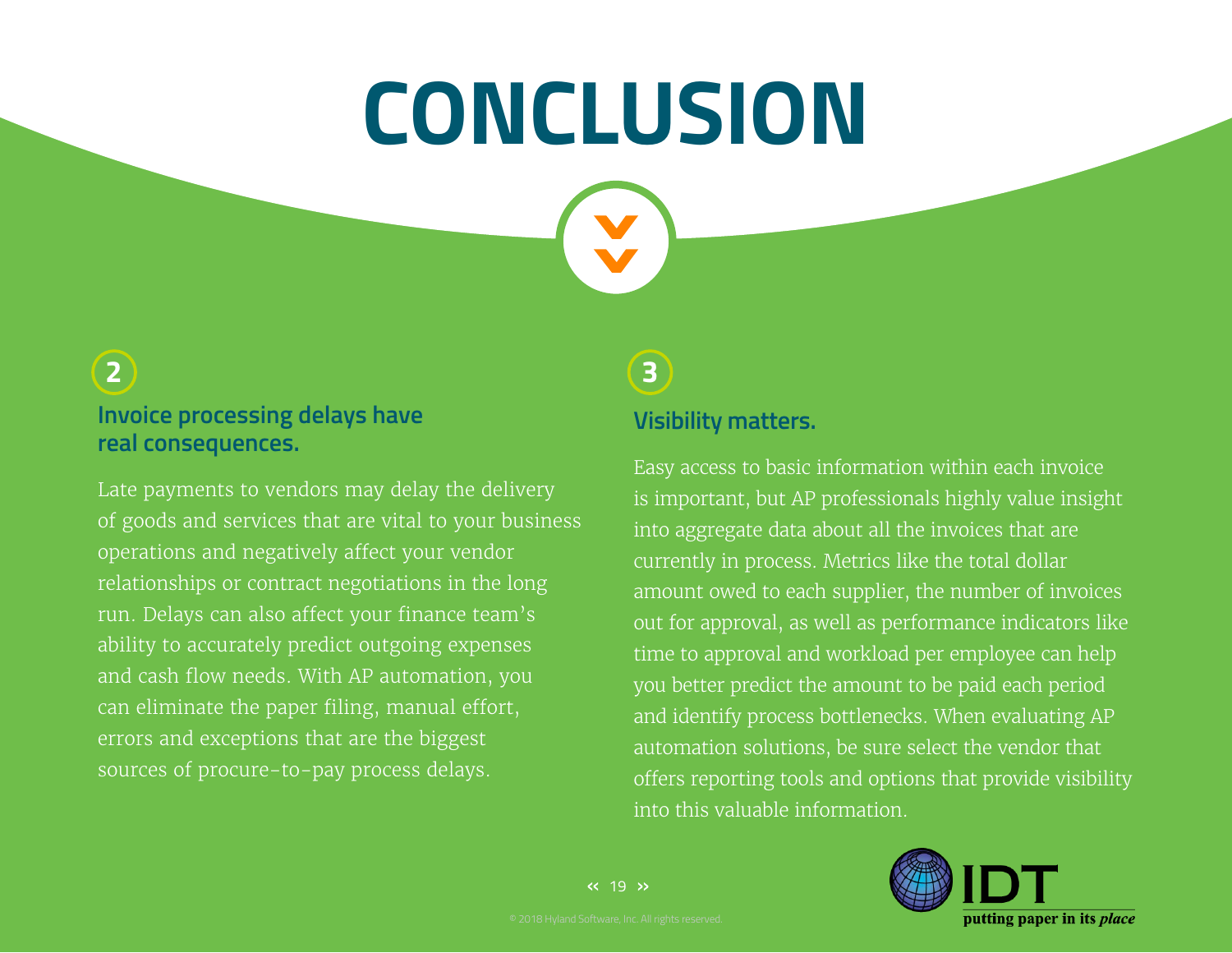### **CONCLUSION**

**AP staff spend hours each week responding to inquiries and resolving issues. 4 5**

More goes into managing the payables process than approving invoices, GL coding and cutting checks – and it involves many people beyond the AP department. Most AP organizations spend hours each week addressing vendor inquiries, following up with approvers, or looking for supporting information and documentation to finish processing an invoice. This can lead to significant delays if your process is manually driven and if documents are still filed in hard copy.

#### **Control is not always a given.**

AP organizations spend hours each week correcting violations or enforcing the established rules and policies for invoice processing and approvals. Often they use inefficient tools like spreadsheets and shared drives to track and monitor process activity. With AP automation, you can establish a standard workflow and business rules for all employees to follow. Auto notifications let non-AP employees know when they need to take action, without AP staff having to follow up, and all activity can be tracked and audited within the automation tool so there are never questions about the status or modifications made to an invoice.

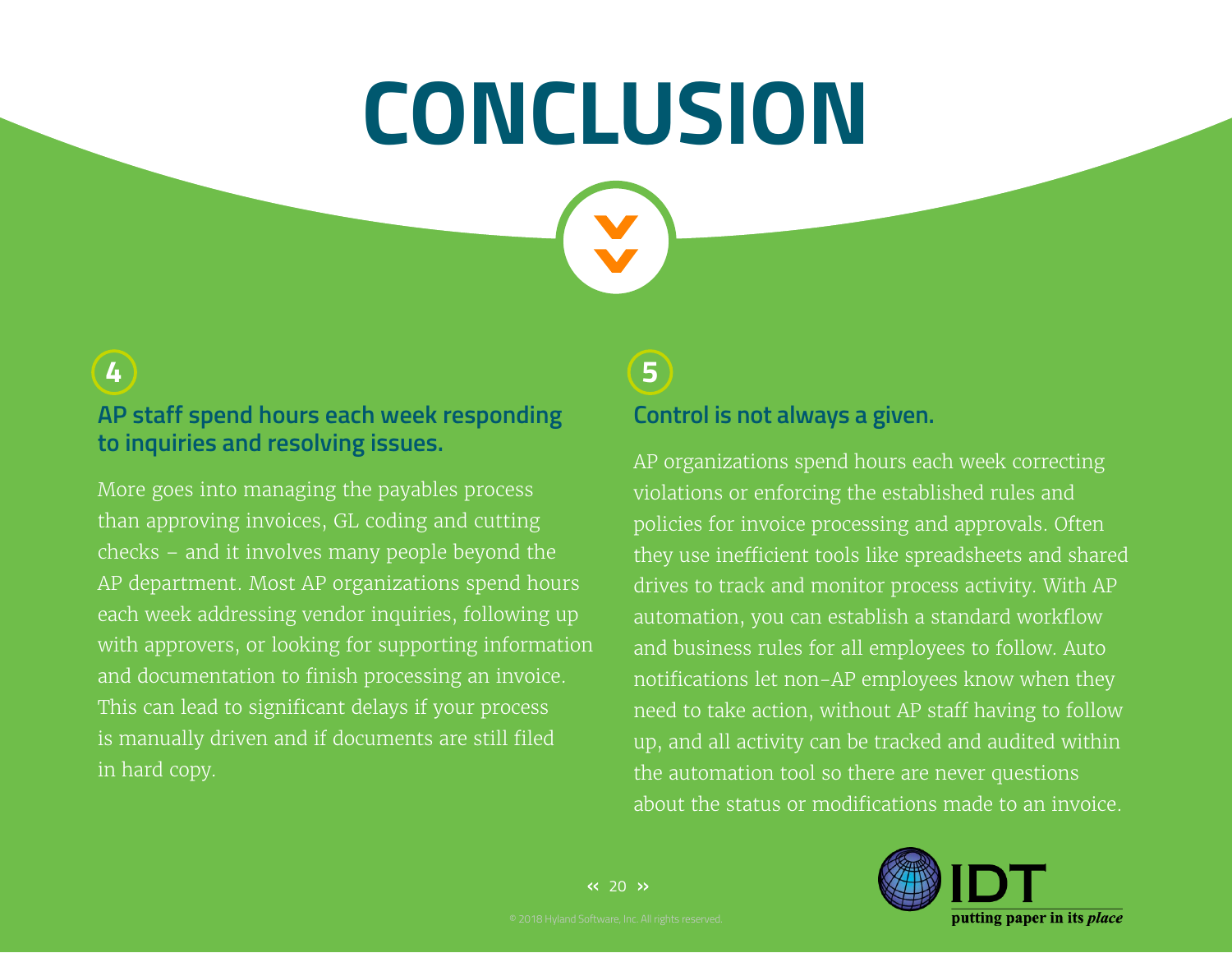### <span id="page-20-0"></span>**SURVEY DEMOGRAPHICS**



**15%**

**Sectors/industries - Top 5**





 $< 21$  >>

**Total employees**



**Organization of department**



© 2018 Hyland Software, Inc. All rights reserved.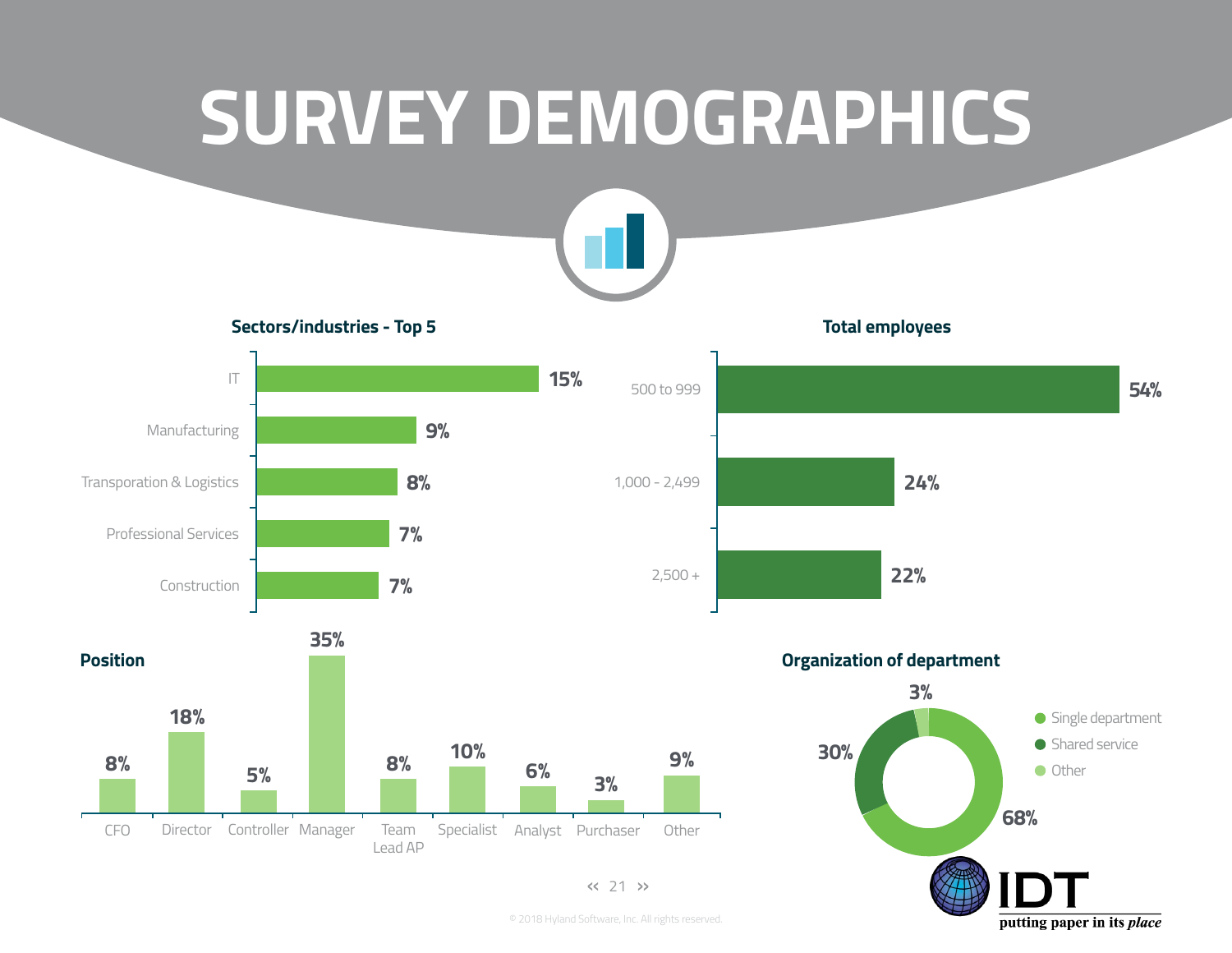**ABOUT HYLAND**

Hyland helps more than 19,000 organizations handle their most critical content and processes with flexible, configurable software solutions. Our OnBase, Brainware Intelligent Capture and Perceptive portfolio of products simplify and automate Accounts Payable processes including invoice capture, invoice approvals, and exception handling. With Hyland, organizations connect process automation and content services with existing enterprise applications to eliminate manual data entry and centralize access to critical documents and data. Integrating Hyland products with enterprise applications provides the efficiency and agility organizations need to grow and innovate with confidence. Our industry expertise extends to organizations in Manufacturing, Retail, Healthcare, Finance, Insurance, Government, Higher Education, and more. From discovery and implementation to updates and expansions, Hyland is your partner in digital transformation.